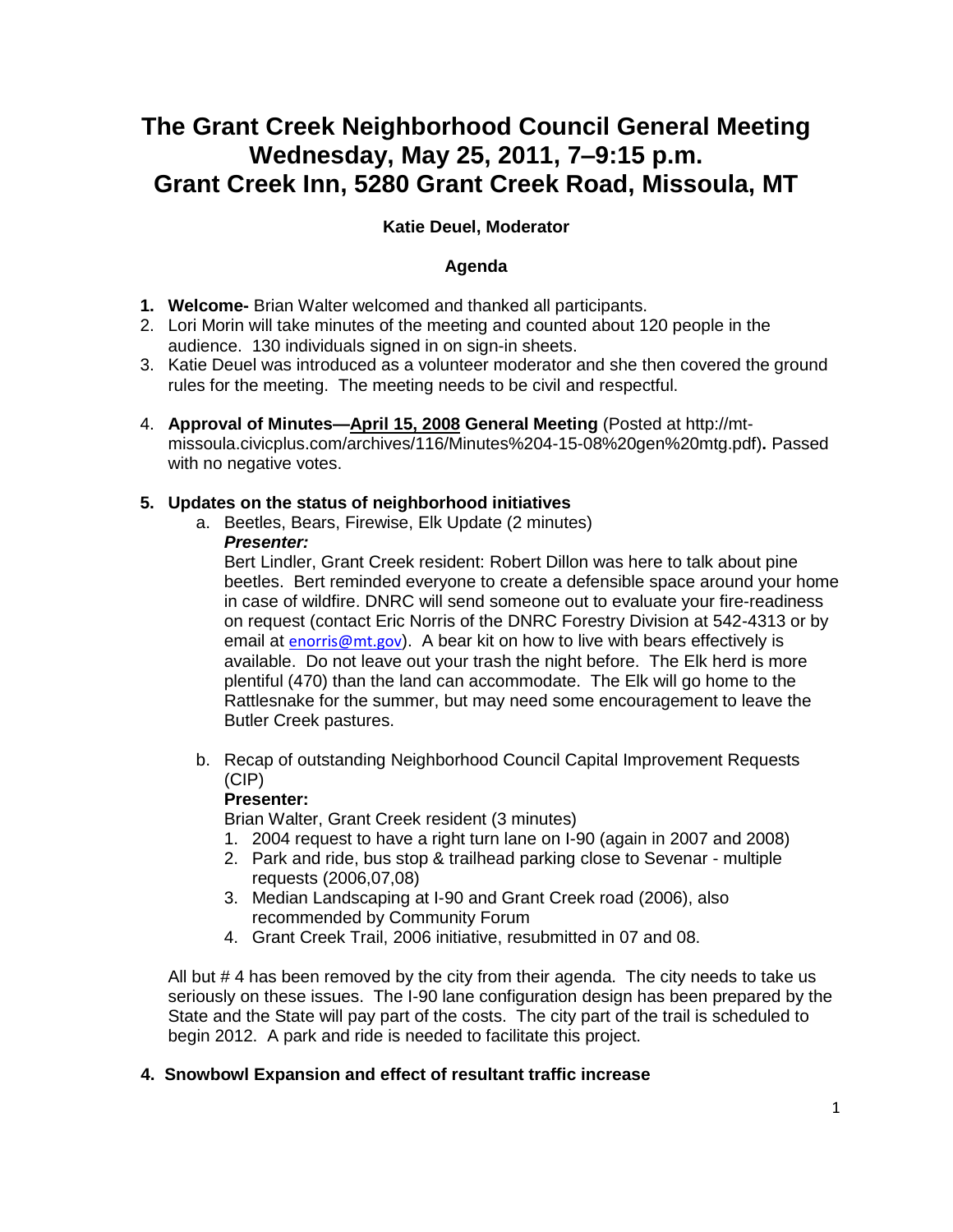#### *Presenter:*

Paul Matter, Missoula District Ranger (10 minutes)

Snowbowl expansion is reviewed. A mid- 90s master plan with roadwork was approved. This project is close to being done. Improvements in 1996 expansion will be done. In 2005, an expansion plan was presented to Forest Service. The Environmental Impact Statement (EIS) was contracted to PBS&J as this is a Forest Service project. It was open for public comment until mid-March. The Neighborhood Council and about 60 individuals submitted comments. The comments will be reviewed, and incorporated into the Final EIS. Paul thinks it is a good plan. Final EIS is coming along, and is expected in late summer. A lot of work yet to be done. The decision will come at the end of the year. Paul referred to the map (blue is existing ski terrain, purple is new)

Question: Where is access to the expansion? Answer: No additional parking is proposed. The existing road is the only access. Most additional parking will be down here and Snowbowl will run "nonstop shuttles" periodically throughout the day.

Brad Morris, Montana Snowbowl, deferred his allotted time to the question period. (5 minutes)

#### **5. Remarks by Steve King, City Public Works Director Re: outstanding capital requests and means to mitigate effects of Snowbowl traffic increase. (5 minutes)**

Car pooling and the use of a shuttle will be essential to deal with increased traffic. All residents – and professional shuttlebus drivers - need to set the pace of travel to enhance safety on Grant Creek Road. Both will be essential for Snowbowl expansion.

The other problem is the mixed traffic. Grant Creek Road is not a "complete street" for multiple users. There is no shoulder, drainage, etc. for multiple uses. He applauds the trail project for addressing multiple uses.

**Capital projects**: Lots of ideas, not a lot of money. The trail is successful because of a good idea and a money match. Again, there are no grant funds for capital improvements, such as a landscaping project. Park and ride is ongoing seasonally for skiers, but a community park and ride (with bus stop) is not planned as there is no funding.

Right turn lane on I-90 is a known congestion problem and a funding challenge. State has acknowledged responsibility for a multi-lane traffic signal. City is trying to fund the non-traffic signal portion. It is not in the CIP now, but may come back into funding cycle in the near future.

**Enhancing Mullan and Reserve intersection**. County created a concept for a Northbound dual left turn lane. State has picked up funding and it will happen this summer. The rest of the signals on North Reserve will be re-timed for better coordination with this intersection's signal.

Public comments from the floor on Topics 3, 4, and 5 (15 minutes total, comments limited to 3 minutes Items of concern raised during the Q&A period were added to a list on an easel for later consideration.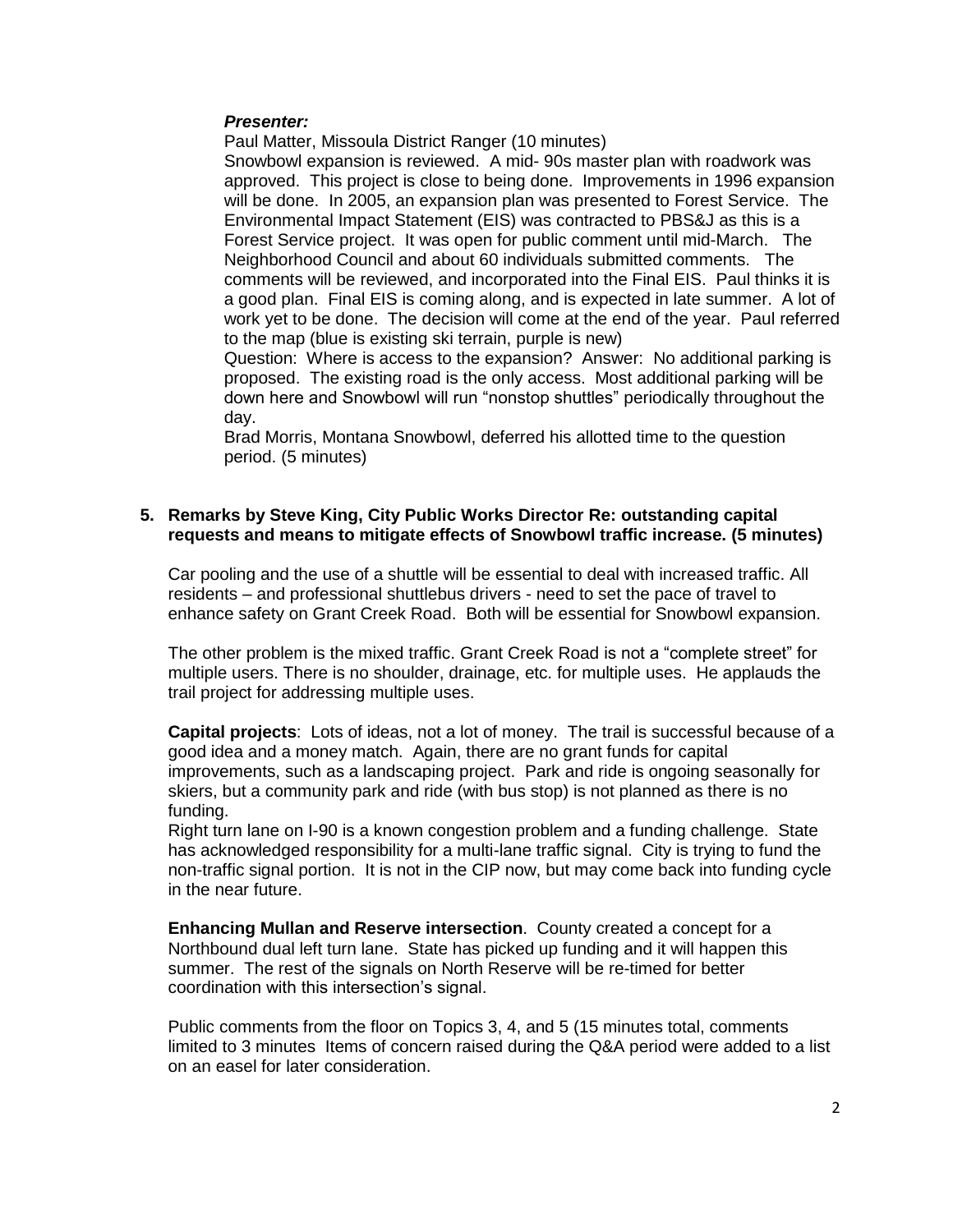Question: Safety at Mullan and Reserve is an issue. Will the refuge island be removed? Answer: Yes, the NW refuge island will go, but the timing for crosswalks will increase and the dedicated left hand turn will be safer to cross than the present left-optional lane. Both will help with safety. The refuge island on SE will stay. Work will be done at night and off-hours.

Question: Is there a plan to pave lower part of Snowbowl road? Answer: No plans at present, was not part of 1996 EA. It could be looked at in the 2011 EIS.

Comment: Please pave just past the 180 degree switchback turn on Snowbowl road.

Question: (to S. King) Have you considered a three lane option at the I-90 intersection for southbound Grant Creek Road traffic? Answer: All options will be considered.

Question: What can be done about the totally dead Ponderosa pine tree along Grant Creek Road? Answer: it is really not a public works issue but the urban forester can deal with it if it is in the public right-of-way. (If on private property, the owner is responsible.) Jackie Corday asked to be called so she can figure out where it is in order to determine what to do. Could the questioner please give her name to Jackie so she can follow-up.

Comment: **The need for paving on Snowbowl road underscored** (by Joe DeGraw). The potholes and ruts are a hazard, and residents have been complaining for 30 years. It's time to start accumulating funds to pave this ¼ mile stretch.

Comment: Since 80% of the traffic at the I-90 interchange is turning left onto I-90 or going straight, why would you made a dedicated right turn lane? You can make the right hand lane be an "option lane" – for vehicles turning right and going straight at I-90.

Question: When will the pot holes be fixed on Grant Creek road? King answers: Call in big pot holes or use the web to notify public works. And public works will take care of them if they are a hazard. Call 552-6345. (City only) For county potholes, call the county public works. Otherwise, drive slowly.

Comment: Pine beetle. Some folks have beetle-infested pine trees on their property, while others have worked hard to remove their dying trees. Please take care of your own trees, so others' efforts aren't wasted. (DNRC can send a forester to evaluate your trees – Eric Norris, contact info as listed above)

Question: Why don't we have a park and ride? Answer: No funding.

Question: Why don't we have mass transit? Answer: Mountain Line operates on 2 principles –Is the area in a transit district (i.e. paying taxes into the transit system) and 2, what is the demand?

Comment- EIS review –only about 10% of skiers on a post-expansion peak day can be shuttled from existing park and ride lot. Cars will double with no additional parking. We need a major road improvement. City transportation board needs to work with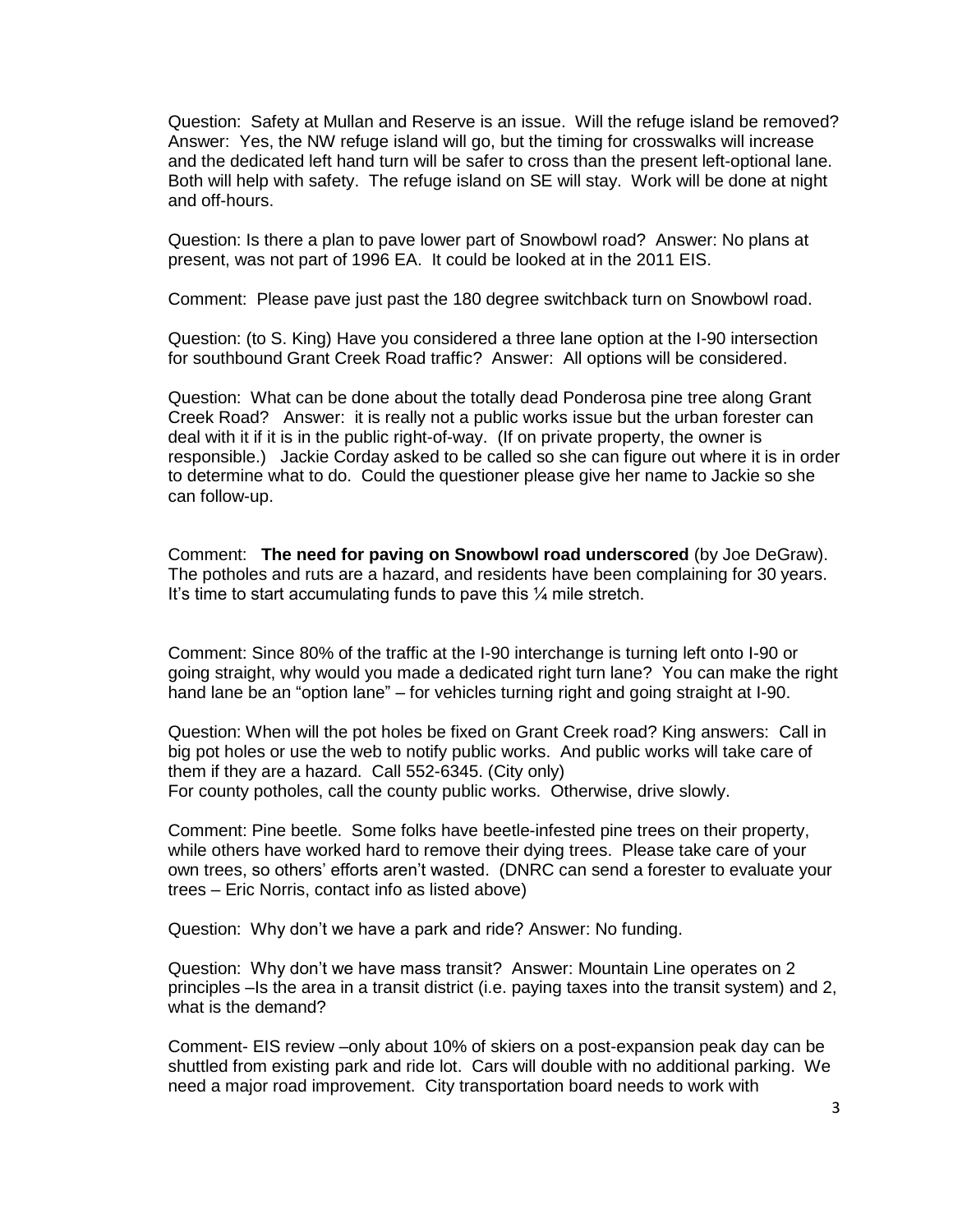Snowbowl for more parking at bottom of the road, or find another site, which could also include a city transit stop. Also, a skier shuttle pickup near the University should be considered.

#### **Update [Grant Creek Trail Project](http://www.ci.missoula.mt.us/index.aspx?nid=180) (planned for construction during 2012 in the city & scheduled for 2015 in the county)**

- a. Update on City portion of project (15 minutes)
	- *Presenters:*

David Shaw and Jacquelyn Corday, Missoula Parks and Recreation Department Nathan Lucke from Territorial Landworks is also available.

Dave Shaw shows a Power Point presentation that will be available on the Parks website for further review. Hold questions and comments. There are really 2 projects, 2 miles in the city, 1.3 miles in the county. A map on the wall shows the route as determined by the easements on private property and Grant Creek Road right of way.

The trail will be an 8' wide paved trail, essentially parallel to the road in most places, running from the Rocky Mountain Elk Foundation to Snowbowl Road. All 8 of the needed easements have been granted and recorded in Missoula County records. Safety is the main issue. There is a real need for the project, with Grant Creek Road's speed, curves, sight-distance issues and lack of shoulder. And there is no other way for Grant Creek residents to have an active means to get up and down the valley. It's about the health of the community, safe transportation and active recreation.

The city will maintain the entire trail and the city ordinances will apply. Evaluation of a possible route on the east side of the road was done by Territorial Landworks and they recommended a west side trail. Cost of west side is about the same as east; however, because the utilities will have to be worked around on east side it would have been a very unpredictable and steep cost. Also, switching sides of the road would have required multiple trail crossings, which is a major safety concern. Another option that was considered and rejected would have been to incorporate wider shoulders onto the road for use as bike lanes, but with the 45 mph speed limit this option would serve very few users (adults who are comfortable riding close to 45+ mph traffic).

This has been a grass roots effort of at least 15 years' duration with community folks coming to city and county. All 8 easements were donated by private landowners and homeowners' associations, not purchased. The county and city just did a county-wide survey and trails are on the top of the list - paved commuter trails are ranked as the 2<sup>nd</sup> highest need in the city (70% of respondents in the city and 64% combining both city and county).

A match will be needed (about: \$216,000 City and \$107,000 County). CTEP funds are handled differently by city and county. City moved their CTEP funds up and will start construction in spring of 2012. County will be ready in 2015. The 2 miles in the city will serve 73% of residents. The Grant Creek Trail Association is made up of valley residents who are volunteers and have incorporated as a 501(c)(3) nonprofit to assist in fundraising and other support for the trail.

Jackie Corday: Jackie reviewed the requirement of The Uniform Relocation Assistance and Real Property Acquisition Policies Act of 1970. Contrary to the direction they had been given by Montana DOT at the start of the process, they were informed 2 years after beginning the process of obtaining the easements, that in order to use federal CTEP funds, they also had to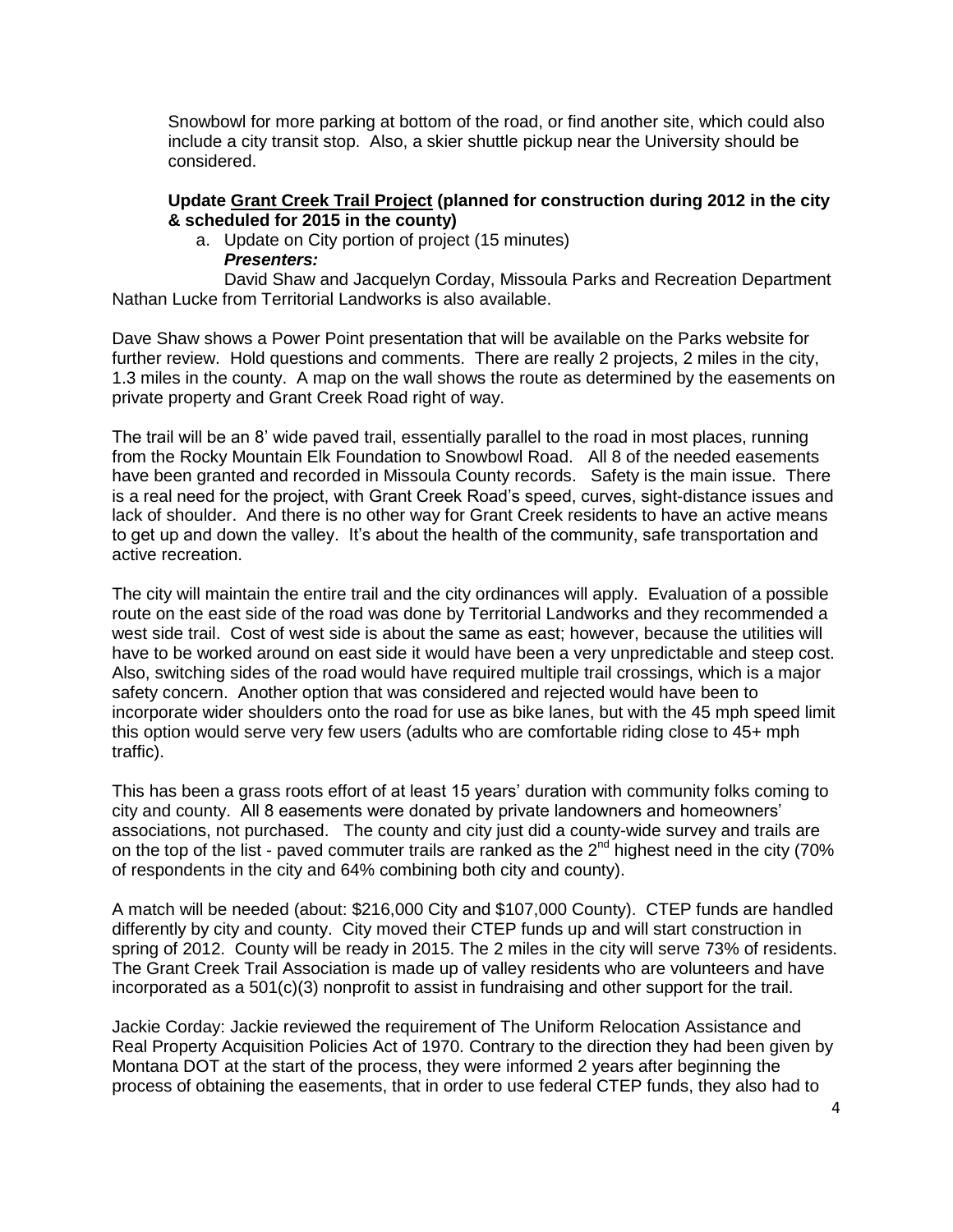get waivers from those 8 easement grantors acknowledging the donation of said easement. To date, 7 of 8 waivers have been signed.

Based upon public comments received, the Parks Dept can see that it will be awkward to stop the trail at city/county line until the county portion can be completed. Parks is on record to address this issue. They would like to end at Old Grant Creek Road but there is not enough money to include this portion of the county segment.

#### b. Update on County portion of project (10 minutes) **Presenter:** Jean Curtiss, Chair, Missoula County Commission and Jeff Seaton, Assistant Director County Public Works

Jean Curtis: The county has an informal way of putting projects on their list. They will be more formal as the County Parks & Trails Plan is now in place. Two projects are ahead of the Grant Creek Trail on the county list. Frenchtown folks brought the issue of their trail to the county as a result of an accident. Lolo trail in the works as there is no bus for kids to get to school. When these 2 projects are completed, all county CTEP funds for the next 4 years will be dedicated to the Grant Creek Trail, along with any monies left from the other projects. She reminds everyone to lobby our federal officials to support keeping funding for bike/ped infrastructure in the next federal transportation bill.

Jeff Seaton (county public works): The county has been trying to come up with solutions to the trail funding as this is a rare project with both city and county jurisdiction. They are limited because they are asking for federal money. Cost is significant and more expensive than the average trail. It is a very long process. The county receives approx. \$200,000 per year in CTEP funds. They need to pool money for next 4 years to get sufficient funds for their portion of the Grant Creek Trail. They are not taking any new nominations for projects until the Grant Creek Trail project is done.

> c. Matching funds (5 minutes) *Presenter:* John Beighle, President, Grant Creek Trail Association

John Beighle thanked everyone for coming. He explained the trail effort has been a grassroots effort and the 501c3 non-profit association has 7 board members. The association is coordinating a lot of the effort and wants to make sure everyone's needs are met. We have received \$30,000 in donations. We applied for 2 Fish, Wildlife and Parks grants to fill a ravine and help with the trail on Dirk and Kim Visser's property. He also extended thanks to all 8 easement donators but most especially Washington Corporation as the majority of the trail is on Washington ranch property.

d. Public comments from the floor (20 minutes total, comments limited to 3 minutes)

Question: Will the county portion of the trail when completed connect to the Ravine Trail? Answer: John Beighle said that effort will be phase II, along with possible connections to the trail system in the Rattlesnake.

Question: Why can't deer and elk crossing signs be posted? Answer: Because signs get stolen. The Ninemile has warning signs stenciled on the road so this may be an option.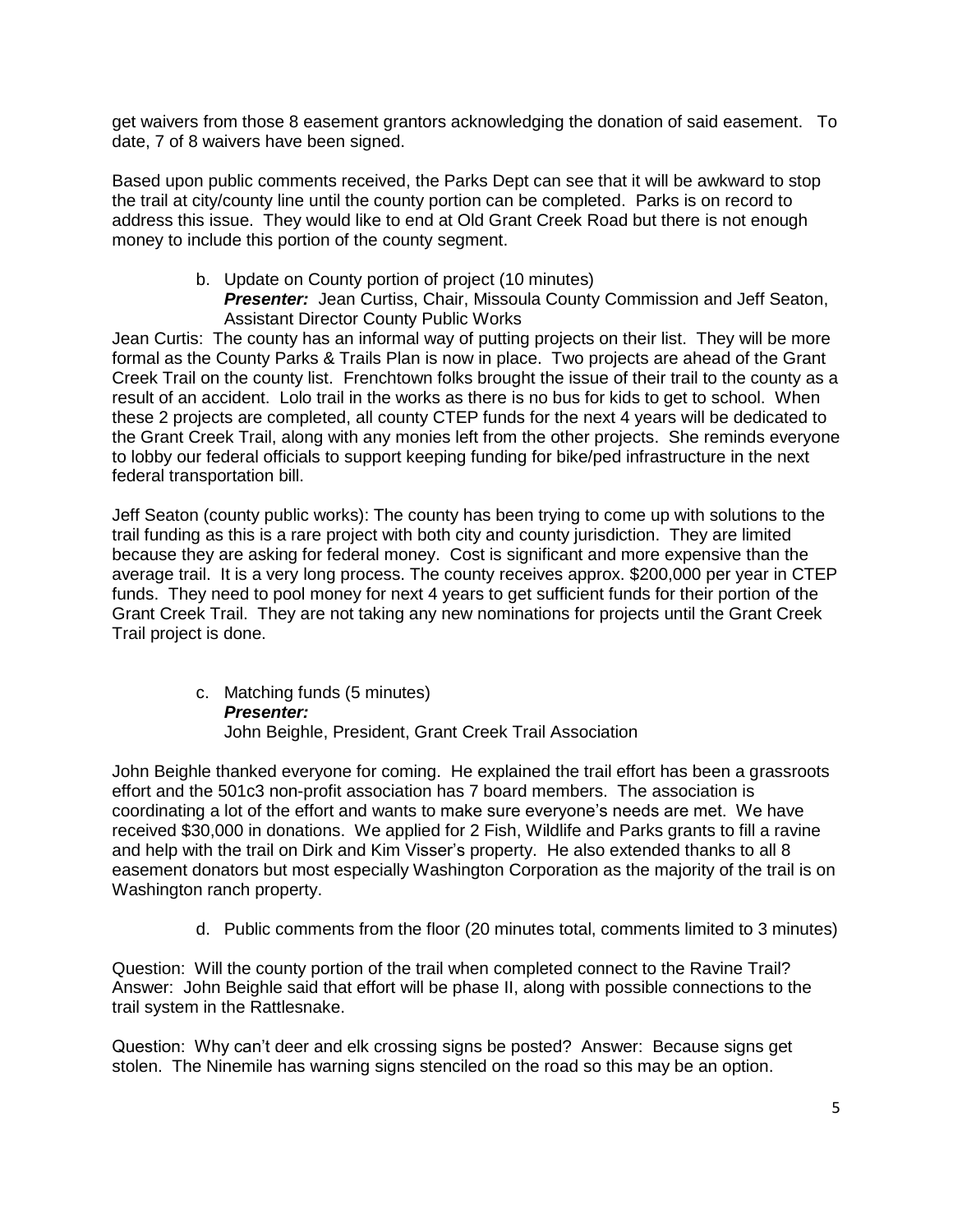Question: Will the city maintain the entire trail once the trail is done? Answer: Yes.

Question: Will there be snow removal? Answer: Yes, it is top priority and trails are often plowed before roads.

Question: Has inflation for the county portion been considered? Yes and if there is inflation the trail will wait a little longer as there is no way to plan to pay for inflation. However, there are low construction costs right now.

Comment: The Rocky Mountain Elk Foundation and the Mueller family are on the record in support of the trail. The trail won't fix all the safely issues as elk and deer are everywhere. Please clear the trees, etc. back from the right of way in order to improve visibility and reaction time.

Reminder: There is a North Hills elk herd meeting at the Rocky Mountain Elk Foundation Thursday at 7 p.m.

Question: How many people and/or houses are in Grant Creek? Answer: 730 addresses are used in the association mailings.

Comment: Wendell Beardsley bought his lot in 1977 with the promise from Reed Marbut that there would be a trail, so the notion has been around for over 30 years. He wants county to get their part done sooner rather than later and before someone gets killed.

Comment: Kristi Dubois says the area needs connectivity for our kids.

Question: Can the last part of the trail be left unpaved if money is an issue? Answer: We need creative solutions to this problem. The trail might be able to be graveled, but CTEP requires ADA accessibility so we would need to pave if we used CTEP funding. Gravel is less expensive, but not that much less. And the cost in this section is high due to topographical challenges.

Question: The RMEF trail is not plowed now so will it get plowed when the rest of the trail is complete? Answer: The RMEF is a private trail and is not connected, but after it is connected, it will be maintained, as it will then be cost-effective to plow a longer trail.

Question: Can you build the last section of the trail from the city to the county line with private funds? Answer: Sure, but it will still need to meet standards.

Paul Keiper (representing both the Washingtons and himself) The Washingtons have donated their easement primarily out of a concern for safety. The fence on the ranch portion will have gates for the elk and deer in the winter. He encourages everyone to get it done. He appreciates the city, GCTA and county working on this issue together.

Question: Mike Frellick asked about the trail easement from NWF and if all trail easements have been granted. Answer: All 8 easements have been granted, and 7 of 8 Uniform Act waivers have been received. There is, however, a concern raised by the prior owners of the NWF property about the trail being located on the NWF property. The mayor is meeting with the prior owners and NWF staff to talk about their issues.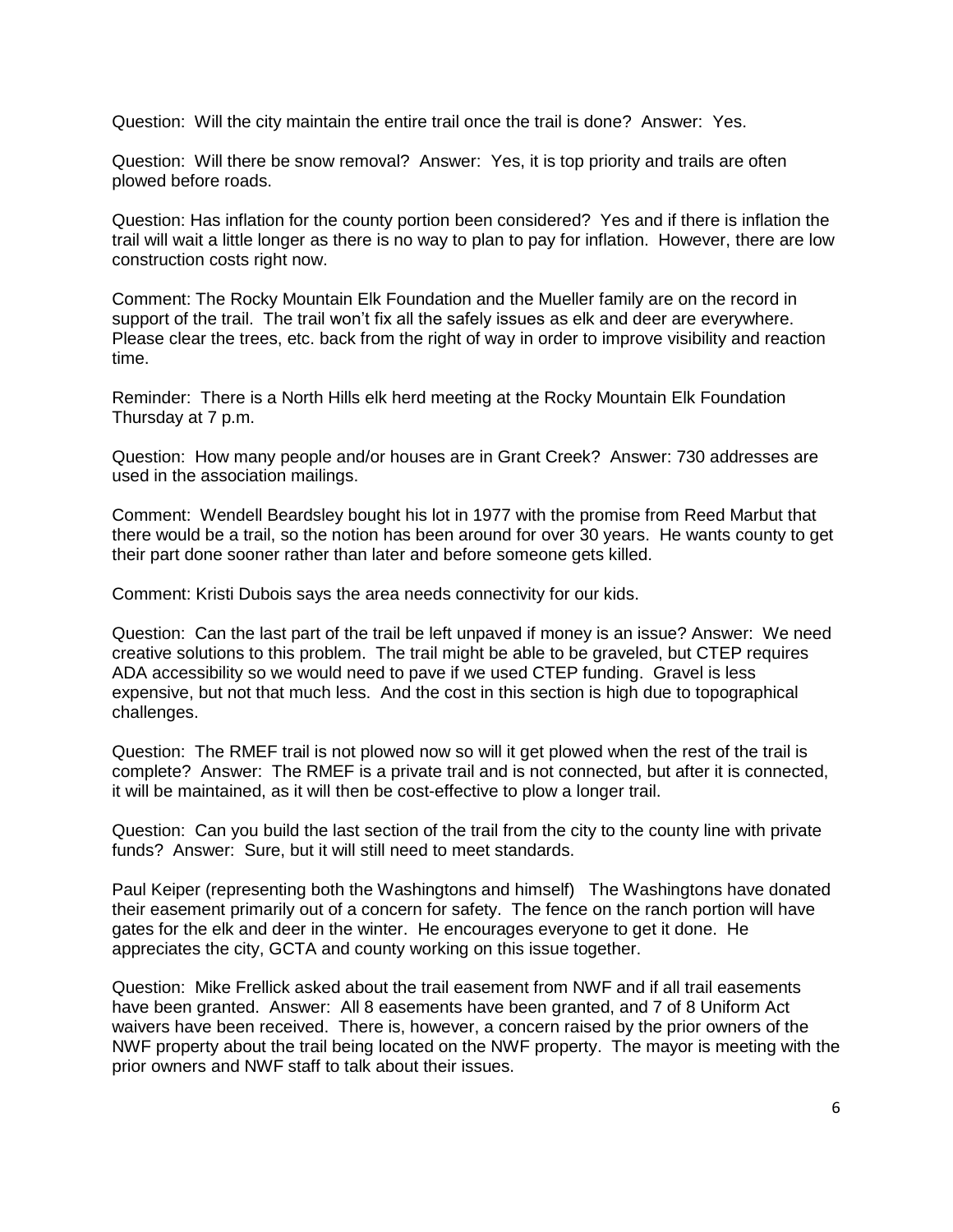## **6. Comments from Ward 2 City Council Representatives**

a. Pam Walzer (3 minutes)

She indicated this is largest neighborhood council meeting she has ever attended (except one). She is really excited about trying to move things forward. Sightline issues, wildlife crossings, etc. are on their radar screen. She also mentioned that Allied Waste has said they would unlock bear-resistant containers, so you can put out refuse the night before if you have a bear-resistant can.

b. Cynthia Wolken (3 minutes):

Cynthia just came on board Jan 2011. Her cell phone number is 465-3376 and anyone call her if they have any questions or concerns. Her top priorities are the Grant Creek Trail and the I-90 interchange.

## **7. Election of Leadership Team Members, Community Forum Representative and Alternate\* (10 minutes)**

The bylaws with regard to elections are read to the audience. The bylaws had to be waived to allow individuals to serve more than 2 consecutive terms. Motion was made, seconded and approved by voice vote. Nominations from the floor were solicited and none were received. A motion to affirm all uncontested candidates was made and seconded. All candidates stood when their name was called. A city-county specific vote was taken. The city residents affirm the slate unanimously and the county residents affirm the slate unanimously. The following are thus duly elected:

Prospect Meadows-Bert Lindler Prospect-Dennis Muth Grantland Landowners-Brian Walter Grantland-Colorado Gulch-Mike hall Lime Springs-Jon Barlow Grantland 1-10 Kim Birck Gen Eagle-Simone Musco Cottonwoods-Greg Larson Area Outside the Association-John Langstaff Community Forum Representatives-John Paoli and Bert Lindler-alternate South of the Interstate-no candidate

A city-county specific vote is taken on the four at-large positions and is reported as follows:

Kevin Davis (16 city and 19 county), Ron Larson (14 city and 17 county), Pat Beatty (10 city and 7 county) and Russ Read (6 city and 12 county). Thus Kevin Davis and Ron Larson are elected.

A discussion ensued about adding more team members at the next opportunity.

## **Public comment on items not on the agenda (5 minutes total)**

This coming weekend is Veterans Memorial Weekend. Please remember all Veterans.